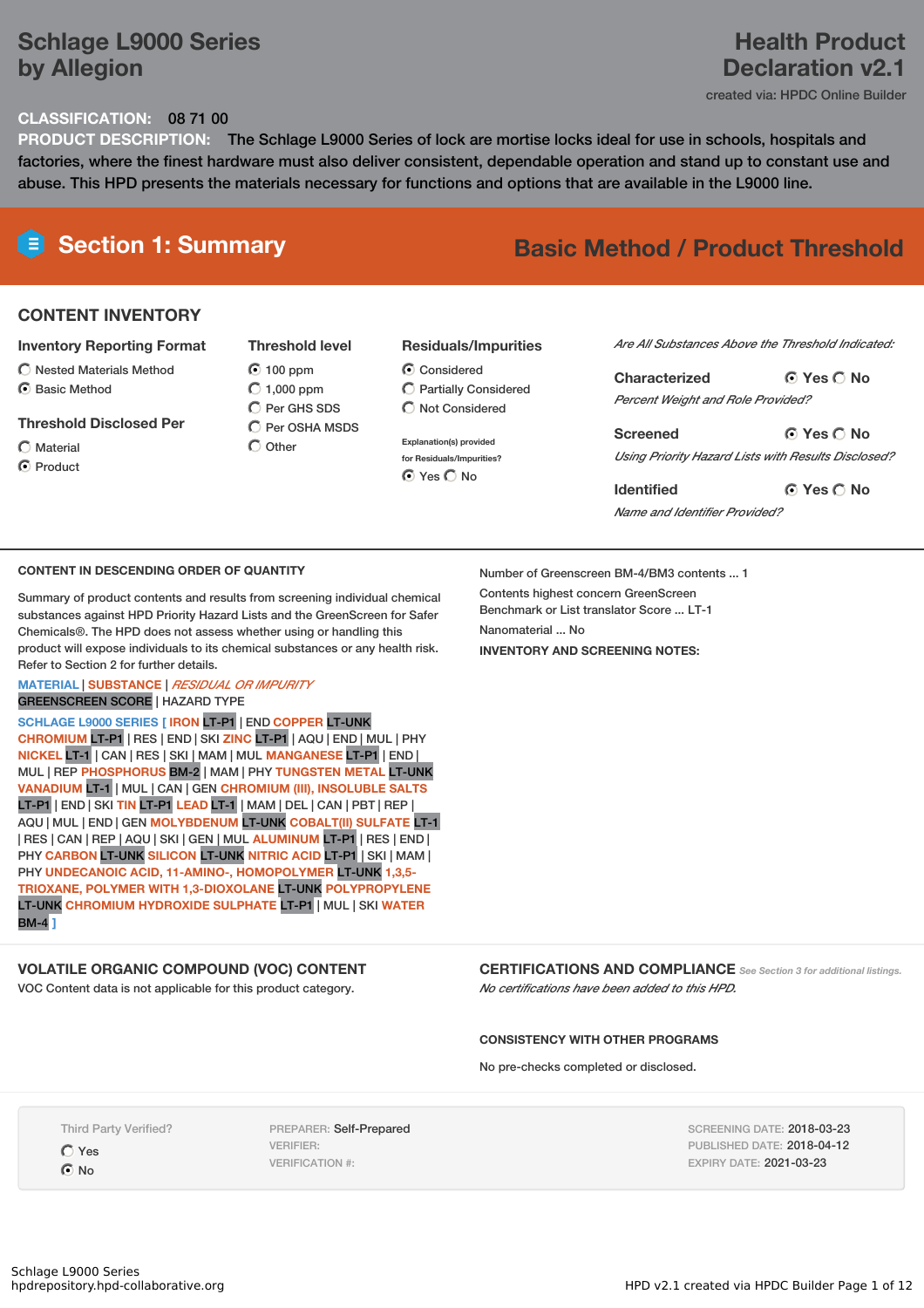This section lists contents in a product based on specific threshold(s) and reports detailed health information including hazards. This *HPD uses the inventory method indicated above, which is one of three possible methods:*

- *Basic Inventory method with Product-level threshold.*
- *Nested Material Inventory method with Product-level threshold*
- *Nested Material Inventory method with individual Material-level thresholds*

Definitions and requirements for the three inventory methods and requirements for each data field can be found in the HPD Open *Standard version 2.1, available on the HPDC website at: www.hpd-collaborative.org/hpd-2-1-standard*

| PRODUCT THRESHOLD: 100 ppm                                                                                                                                                                                  |                                              |          | RESIDUALS AND IMPURITIES CONSIDERED: Yes |                                                        |                                |
|-------------------------------------------------------------------------------------------------------------------------------------------------------------------------------------------------------------|----------------------------------------------|----------|------------------------------------------|--------------------------------------------------------|--------------------------------|
| RESIDUALS AND IMPURITIES NOTES: Residuals and impurities were collected for all raw materials included in this product. All<br>chemicals that fall above the stated threshold are included in this section. |                                              |          |                                          |                                                        |                                |
| <b>OTHER PRODUCT NOTES:</b>                                                                                                                                                                                 |                                              |          |                                          |                                                        |                                |
| <b>IRON</b>                                                                                                                                                                                                 |                                              |          |                                          |                                                        | ID: 7439-89-6                  |
| %: $70,0000 - 80,0000$                                                                                                                                                                                      | $G.S.$ LT-P1                                 | RC: UNK  | NANO: No                                 | ROLE: Body                                             |                                |
| <b>HAZARDS:</b>                                                                                                                                                                                             | AGENCY(IES) WITH WARNINGS:                   |          |                                          |                                                        |                                |
| <b>ENDOCRINE</b>                                                                                                                                                                                            | <b>TEDX - Potential Endocrine Disruptors</b> |          | <b>Potential Endocrine Disruptor</b>     |                                                        |                                |
|                                                                                                                                                                                                             |                                              |          |                                          |                                                        |                                |
| <b>COPPER</b>                                                                                                                                                                                               |                                              |          |                                          |                                                        |                                |
| %: $8.0000 - 10.0000$                                                                                                                                                                                       | GS: LT-UNK                                   | RC: None | NANO: No                                 | ROLE: Body                                             |                                |
| <b>HAZARDS:</b>                                                                                                                                                                                             | AGENCY(IES) WITH WARNINGS:                   |          |                                          |                                                        |                                |
| None Found                                                                                                                                                                                                  | No warnings found on HPD Priority lists      |          |                                          |                                                        |                                |
| SUBSTANCE NOTES: Range due to formulation differences in optional product functions available to the customer.                                                                                              |                                              |          |                                          |                                                        |                                |
|                                                                                                                                                                                                             |                                              |          |                                          |                                                        |                                |
| <b>CHROMIUM</b>                                                                                                                                                                                             |                                              |          |                                          |                                                        |                                |
| %: $7.0000 - 9.0000$                                                                                                                                                                                        | $G.S.$ LT-P1                                 | RC: None | NANO: No                                 | ROLE: Body                                             |                                |
| <b>HAZARDS:</b>                                                                                                                                                                                             | AGENCY(IES) WITH WARNINGS:                   |          |                                          |                                                        |                                |
| <b>RESPIRATORY</b>                                                                                                                                                                                          | <b>AOEC - Asthmagens</b>                     |          | only                                     | Asthmagen (ARs) - sensitizer-induced - inhalable forms |                                |
| <b>ENDOCRINE</b>                                                                                                                                                                                            | <b>TEDX - Potential Endocrine Disruptors</b> |          | <b>Potential Endocrine Disruptor</b>     |                                                        | ID: 7440-50-8<br>ID: 7440-47-3 |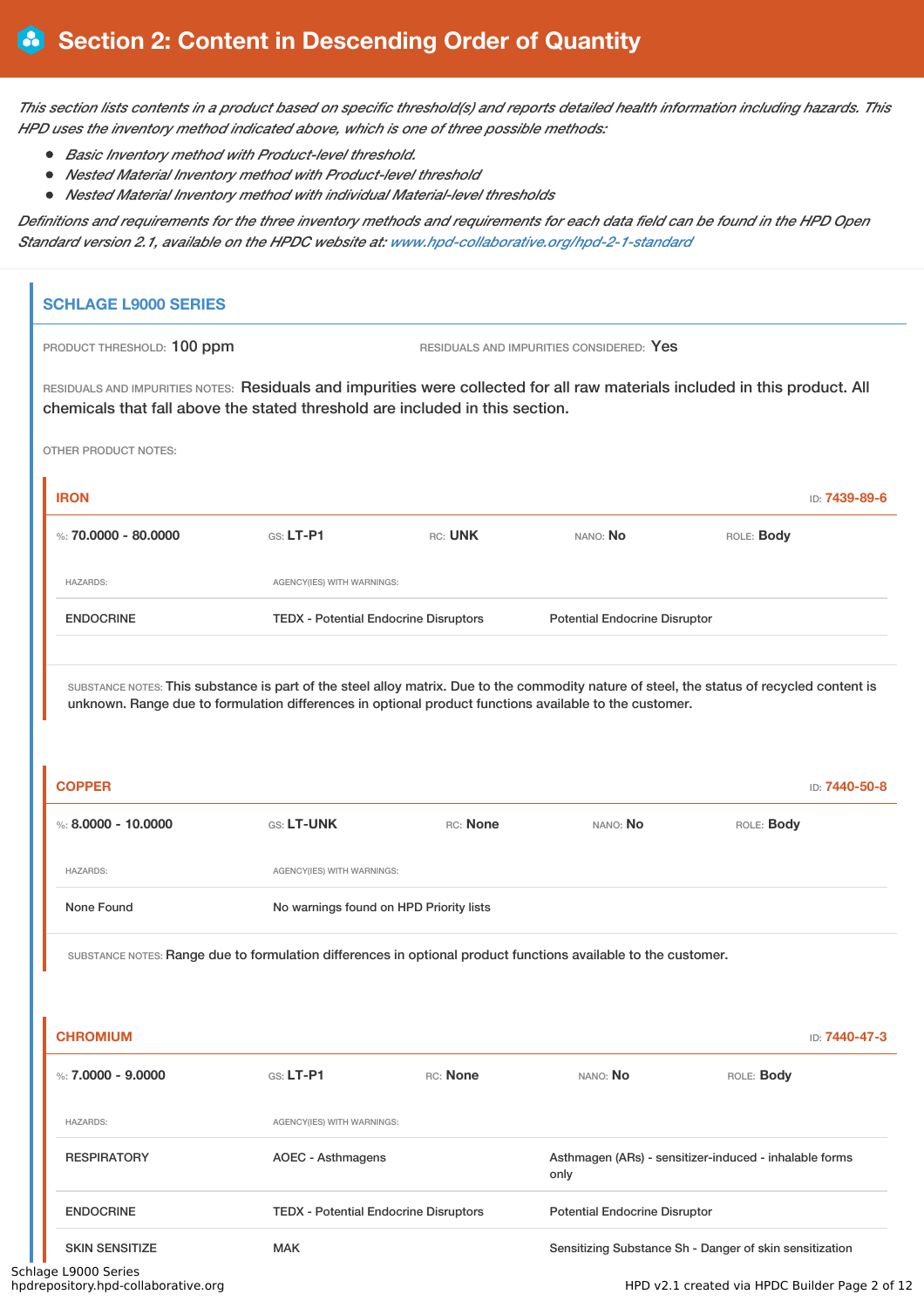| <b>ZINC</b>                |                                                |                                              |                                                             | ID: <b>7440-66-6</b>                                  |  |
|----------------------------|------------------------------------------------|----------------------------------------------|-------------------------------------------------------------|-------------------------------------------------------|--|
| %: $7.0000 - 10.0000$      | $G.S.$ LT-P1                                   | RC: None                                     | NANO: No                                                    | ROLE: Body                                            |  |
| <b>HAZARDS:</b>            | AGENCY(IES) WITH WARNINGS:                     |                                              |                                                             |                                                       |  |
| <b>ACUTE AQUATIC</b>       |                                                | EU - GHS (H-Statements)                      |                                                             | H400 - Very toxic to aquatic life                     |  |
| <b>CHRON AQUATIC</b>       | EU - GHS (H-Statements)                        |                                              | H410 - Very toxic to aquatic life with long lasting effects |                                                       |  |
| <b>ENDOCRINE</b>           |                                                | <b>TEDX - Potential Endocrine Disruptors</b> |                                                             | <b>Potential Endocrine Disruptor</b>                  |  |
| <b>MULTIPLE</b>            | German FEA - Substances Hazardous to<br>Waters |                                              | Class 2 - Hazard to Waters                                  |                                                       |  |
| PHYSICAL HAZARD (REACTIVE) | EU - GHS (H-Statements)                        |                                              | H250 - Catches fire spontaneously if exposed to air         |                                                       |  |
| PHYSICAL HAZARD (REACTIVE) | EU - GHS (H-Statements)                        |                                              | which may ignite spontaneously                              | H260 - In contact with water releases flammable gases |  |
|                            |                                                |                                              |                                                             |                                                       |  |

SUBSTANCE NOTES: Range due to formulation differences in optional product functions available to the customer.

### **NICKEL** ID: **7440-02-0**

| %: $3,0000 - 5,0000$  | $GS: LT-1$                                     | RC: None                       | NANO: No                                   | ROLE: Body                                             |
|-----------------------|------------------------------------------------|--------------------------------|--------------------------------------------|--------------------------------------------------------|
| <b>HAZARDS:</b>       | AGENCY(IES) WITH WARNINGS:                     |                                |                                            |                                                        |
| <b>CANCER</b>         | <b>IARC</b>                                    |                                | Group 1 - Agent is Carcinogenic to humans  |                                                        |
| <b>CANCER</b>         | <b>IARC</b>                                    |                                |                                            | Group 2b - Possibly carcinogenic to humans             |
| <b>CANCER</b>         | CA EPA - Prop 65                               |                                | Carcinogen                                 |                                                        |
| <b>CANCER</b>         | <b>US CDC - Occupational Carcinogens</b>       |                                | Occupational Carcinogen                    |                                                        |
| <b>CANCER</b>         |                                                | US NIH - Report on Carcinogens |                                            | Reasonably Anticipated to be Human Carcinogen          |
| <b>RESPIRATORY</b>    | <b>AOEC - Asthmagens</b>                       |                                |                                            | Asthmagen (ARs) - sensitizer-induced - inhalable forms |
| <b>SKIN SENSITIZE</b> | EU - GHS (H-Statements)                        |                                | H317 - May cause an allergic skin reaction |                                                        |
| <b>CANCER</b>         | EU - GHS (H-Statements)                        |                                | H351 - Suspected of causing cancer         |                                                        |
| <b>ORGAN TOXICANT</b> | EU - GHS (H-Statements)                        |                                | repeated exposure                          | H372 - Causes damage to organs through prolonged or    |
| <b>MULTIPLE</b>       | German FEA - Substances Hazardous to<br>Waters |                                | Class 2 - Hazard to Waters                 |                                                        |
| <b>CANCER</b>         | <b>MAK</b>                                     |                                | man                                        | Carcinogen Group 1 - Substances that cause cancer in   |
| <b>RESPIRATORY</b>    | <b>MAK</b>                                     |                                | sensitization                              | Sensitizing Substance Sah - Danger of airway & skin    |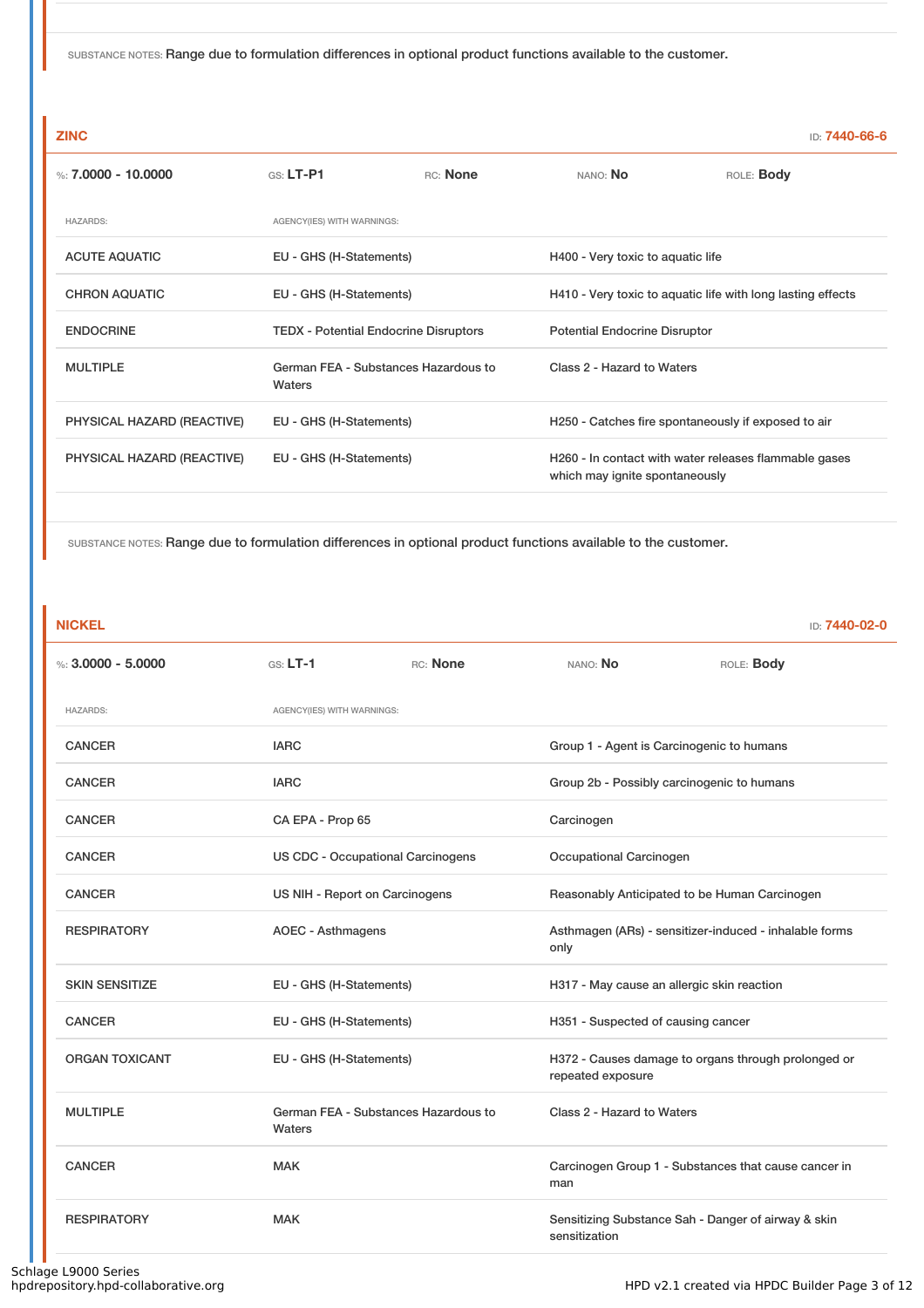| <b>MANGANESE</b>     |                                                |         |                                      |            | ID: <b>7439-96-5</b> |
|----------------------|------------------------------------------------|---------|--------------------------------------|------------|----------------------|
| %: $0.5000 - 1.0000$ | $GS: LT-PI$                                    | RC: UNK | NANO: No                             | ROLE: Body |                      |
| <b>HAZARDS:</b>      | AGENCY(IES) WITH WARNINGS:                     |         |                                      |            |                      |
| <b>ENDOCRINE</b>     | <b>TEDX</b> - Potential Endocrine Disruptors   |         | <b>Potential Endocrine Disruptor</b> |            |                      |
| <b>MULTIPLE</b>      | German FEA - Substances Hazardous to<br>Waters |         | Class 2 - Hazard to Waters           |            |                      |
| <b>REPRODUCTIVE</b>  | Japan - GHS                                    |         | Toxic to reproduction - Category 1B  |            |                      |
|                      |                                                |         |                                      |            |                      |

SUBSTANCE NOTES: This substance is part of the steel alloy matrix. Due to the commodity nature of steel, the status of recycled content is unknown. Range due to formulation differences in optional product functions available to the customer.

| <b>PHOSPHORUS</b>          |                                                  |          |                                       |                   | ID: 7723-14-0 |
|----------------------------|--------------------------------------------------|----------|---------------------------------------|-------------------|---------------|
| %: 0.0000 - 0.0500         | $GS:$ BM-2                                       | RC: None | NANO: No                              | ROLE: <b>Body</b> |               |
| <b>HAZARDS:</b>            | AGENCY(IES) WITH WARNINGS:                       |          |                                       |                   |               |
| <b>MAMMALIAN</b>           | US EPA - EPCRA Extremely Hazardous<br>Substances |          | <b>Extremely Hazardous Substances</b> |                   |               |
| PHYSICAL HAZARD (REACTIVE) | EU - GHS (H-Statements)                          |          | H <sub>228</sub> - Flammable solid    |                   |               |

SUBSTANCE NOTES: Range due to formulation differences in optional product functions available to the customer.

| <b>TUNGSTEN METAL</b> |                                         |          |          | ID: 7440-33-7     |
|-----------------------|-----------------------------------------|----------|----------|-------------------|
| %: 0.0000 - 0.0500    | <b>GS: LT-UNK</b>                       | RC: None | NANO: No | ROLE: <b>Body</b> |
| <b>HAZARDS:</b>       | AGENCY(IES) WITH WARNINGS:              |          |          |                   |
| None Found            | No warnings found on HPD Priority lists |          |          |                   |

SUBSTANCE NOTES: Range due to formulation differences in optional product functions available to the customer.

| <b>VANADIUM</b>                                             |                                                |          |                                   | ID: 7440-62-2                                          |  |
|-------------------------------------------------------------|------------------------------------------------|----------|-----------------------------------|--------------------------------------------------------|--|
| %: $0.0000 - 0.0500$                                        | $GS: LT-1$                                     | RC: None | NANO: No                          | ROLE: <b>Body</b>                                      |  |
| <b>HAZARDS:</b>                                             | AGENCY(IES) WITH WARNINGS:                     |          |                                   |                                                        |  |
| <b>MULTIPLE</b>                                             | German FEA - Substances Hazardous to<br>Waters |          | Class 3 - Severe Hazard to Waters |                                                        |  |
| <b>CANCER</b>                                               | <b>MAK</b>                                     |          |                                   | Carcinogen Group 2 - Considered to be carcinogenic for |  |
| Schlage L9000 Series<br>hpdrepository.hpd-collaborative.org |                                                |          |                                   | HPD v2.1 created via HPDC Builder Page 4 of 12         |  |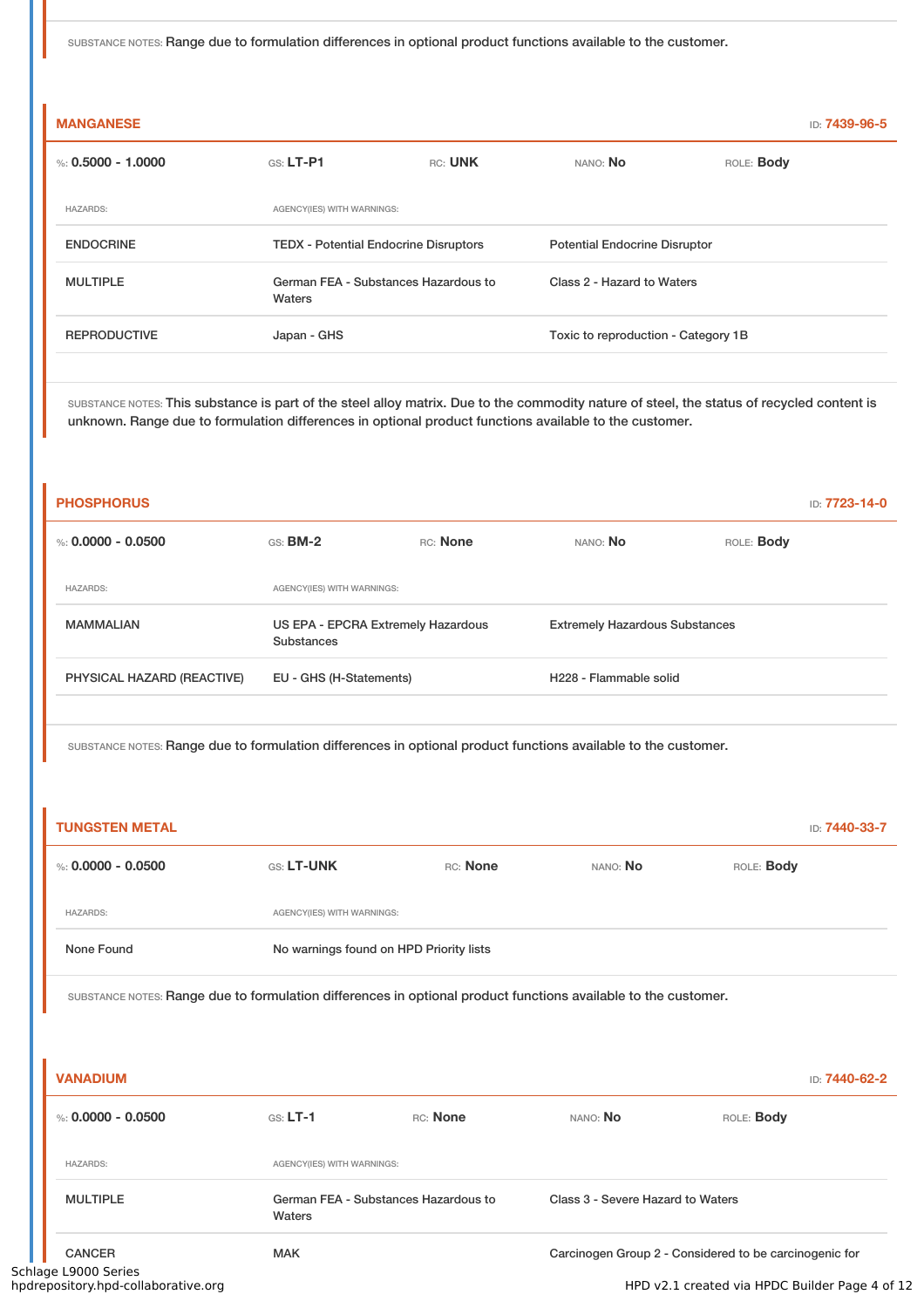|                      |            | man                 |
|----------------------|------------|---------------------|
| <b>GENE MUTATION</b> | <b>MAK</b> | Germ Cell Mutagen 2 |
|                      |            |                     |

| <b>CHROMIUM (III), INSOLUBLE SALTS</b><br>ID: 16065-83-1 |                            |                                              |                                                         |                   |
|----------------------------------------------------------|----------------------------|----------------------------------------------|---------------------------------------------------------|-------------------|
| %: 0.0000 - 0.0500                                       | $G.S.$ LT-P1               | RC: None                                     | NANO: No                                                | ROLE: <b>Body</b> |
| <b>HAZARDS:</b>                                          | AGENCY(IES) WITH WARNINGS: |                                              |                                                         |                   |
| <b>ENDOCRINE</b>                                         |                            | <b>TEDX</b> - Potential Endocrine Disruptors |                                                         |                   |
| <b>SKIN SENSITIZE</b>                                    | <b>MAK</b>                 |                                              | Sensitizing Substance Sh - Danger of skin sensitization |                   |
|                                                          |                            |                                              |                                                         |                   |

SUBSTANCE NOTES: Range due to formulation differences in optional product functions available to the customer.

| TIN                  |                                         |          |          | ID: 7440-31-5 |
|----------------------|-----------------------------------------|----------|----------|---------------|
| %: $0.0000 - 0.5000$ | GS: LT-P1                               | RC: None | NANO: No | ROLE: Body    |
| <b>HAZARDS:</b>      | AGENCY(IES) WITH WARNINGS:              |          |          |               |
| None Found           | No warnings found on HPD Priority lists |          |          |               |

SUBSTANCE NOTES: Range due to formulation differences in optional product functions available to the customer.

| <b>LEAD</b>          |                            |                                       |                                          | ID: 7439-92-1                                           |  |
|----------------------|----------------------------|---------------------------------------|------------------------------------------|---------------------------------------------------------|--|
| %: $0.0000 - 0.1000$ | $GS: LT-1$                 | <b>RC:</b> None                       | NANO: No                                 | ROLE: Body                                              |  |
| <b>HAZARDS:</b>      | AGENCY(IES) WITH WARNINGS: |                                       |                                          |                                                         |  |
| <b>MAMMALIAN</b>     | EU - R-phrases             |                                       |                                          | R20 - Harmful by Inhalation (gas or vapor or dust/mist) |  |
| <b>DEVELOPMENTAL</b> | EU - R-phrases             |                                       | R61 - May cause harm to the unborn child |                                                         |  |
| <b>DEVELOPMENTAL</b> |                            | <b>G&amp;L</b> - Neurotoxic Chemicals |                                          | Developmental Neurotoxicant                             |  |
| <b>CANCER</b>        |                            | US EPA - IRIS Carcinogens             |                                          | (1986) Group B2 - Probable human Carcinogen             |  |
| <b>CANCER</b>        | <b>IARC</b>                |                                       |                                          | Group 2a - Agent is probably Carcinogenic to humans     |  |
| <b>CANCER</b>        | <b>IARC</b>                |                                       |                                          | Group 2b - Possibly carcinogenic to humans              |  |
| <b>CANCER</b>        | CA EPA - Prop 65           |                                       | Carcinogen                               |                                                         |  |
| <b>DEVELOPMENTAL</b> | CA EPA - Prop 65           |                                       |                                          | Developmental toxicity                                  |  |
| PBT                  |                            | US EPA - Priority PBTs (NWMP)         |                                          |                                                         |  |
| PBT                  | WA DoE - PBT               |                                       | <b>PBT</b>                               |                                                         |  |
| <b>REPRODUCTIVE</b>  | CA EPA - Prop 65           |                                       | Reproductive Toxicity - Female           |                                                         |  |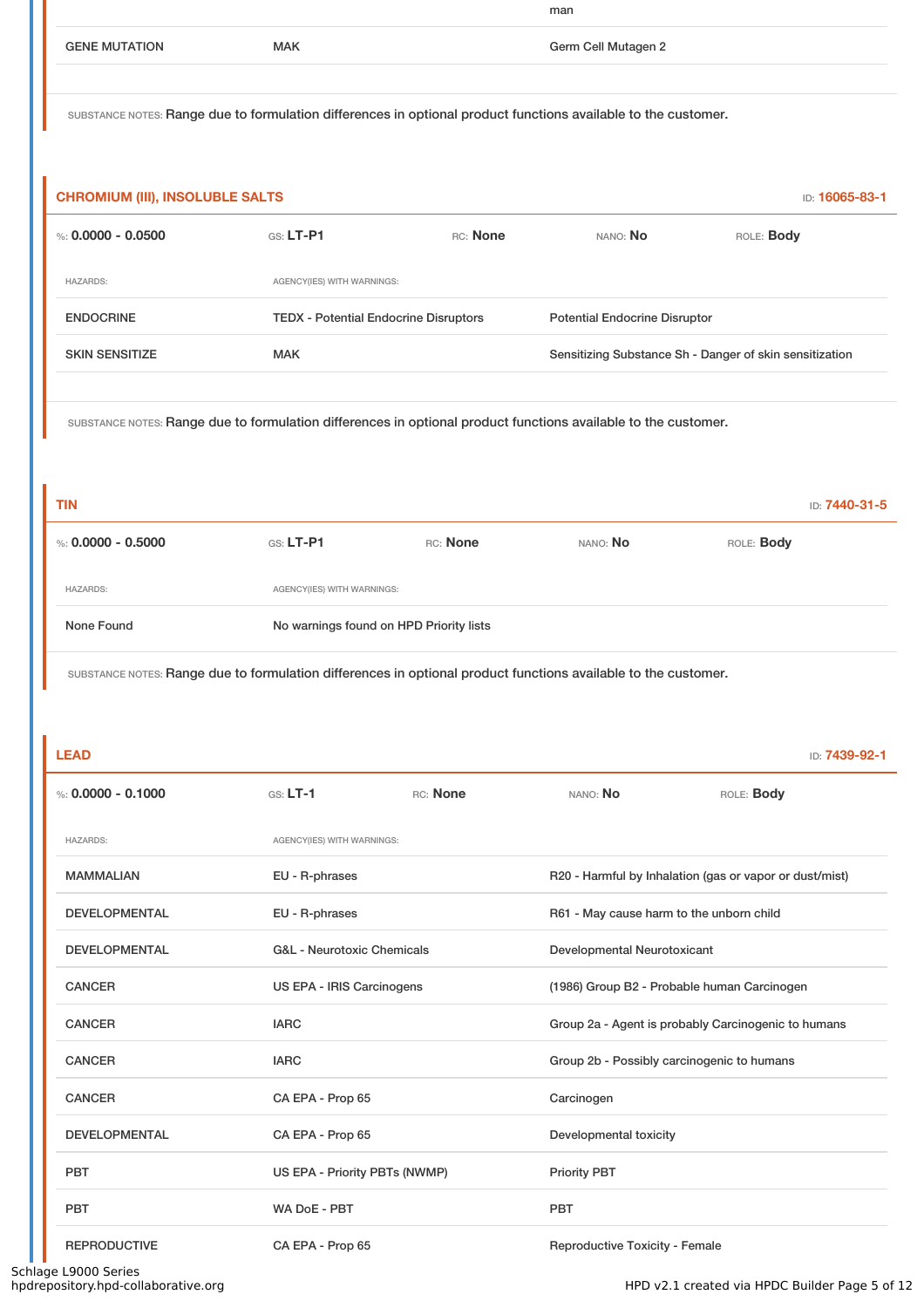| <b>REPRODUCTIVE</b>  | CA EPA - Prop 65                                    | Reproductive Toxicity - Male                                                                                         |
|----------------------|-----------------------------------------------------|----------------------------------------------------------------------------------------------------------------------|
| <b>CANCER</b>        | US NIH - Report on Carcinogens                      | Known to be a human Carcinogen                                                                                       |
| <b>CANCER</b>        | US NIH - Report on Carcinogens                      | Reasonably Anticipated to be Human Carcinogen                                                                        |
| <b>PBT</b>           | US EPA - Priority PBTs (PPT)                        | <b>Priority PBT</b>                                                                                                  |
| <b>PBT</b>           | US EPA - Toxics Release Inventory PBTs              | <b>PBT</b>                                                                                                           |
| <b>PBT</b>           | OSPAR - Priority PBTs & EDs & equivalent<br>concern | <b>PBT</b> - Chemical for Priority Action                                                                            |
| <b>PBT</b>           | OR DEQ - Priority Persistent Pollutants             | Priority Persistent Pollutant - Tier 1                                                                               |
| <b>DEVELOPMENTAL</b> | US NIH - Reproductive & Developmental<br>Monographs | Clear Evidence of Adverse Effects - Developmental Toxicity                                                           |
| <b>REPRODUCTIVE</b>  | US NIH - Reproductive & Developmental<br>Monographs | Clear Evidence of Adverse Effects - Reproductive Toxicity                                                            |
| <b>ACUTE AQUATIC</b> | EU - GHS (H-Statements)                             | H400 - Very toxic to aquatic life                                                                                    |
| <b>CHRON AQUATIC</b> | EU - GHS (H-Statements)                             | H410 - Very toxic to aquatic life with long lasting effects                                                          |
| <b>DEVELOPMENTAL</b> | EU - GHS (H-Statements)                             | H360Df - May damage the unborn child. Suspected of<br>damaging fertility                                             |
| <b>REPRODUCTIVE</b>  | EU - GHS (H-Statements)                             | H360FD - May damage fertility. May damage the unborn<br>child                                                        |
| <b>DEVELOPMENTAL</b> | EU - GHS (H-Statements)                             | H362 - May cause harm to breast-fed children                                                                         |
| <b>REPRODUCTIVE</b>  | EU - REACH Annex XVII CMRs                          | Toxic to Reproduction Category 1 - Substances known to<br>impair fertility or cause Developmental Toxicity in humans |
| <b>MULTIPLE</b>      | ChemSec - SIN List                                  | CMR - Carcinogen, Mutagen &/or Reproductive Toxicant                                                                 |
| <b>ENDOCRINE</b>     | <b>TEDX - Potential Endocrine Disruptors</b>        | <b>Potential Endocrine Disruptor</b>                                                                                 |
| <b>CANCER</b>        | <b>MAK</b>                                          | Carcinogen Group 2 - Considered to be carcinogenic for<br>man                                                        |
| <b>CANCER</b>        | Korea - GHS                                         | Carcinogenicity - Category 1 [H350 - May cause cancer]                                                               |
| <b>REPRODUCTIVE</b>  | Korea - GHS                                         | Reproductive toxicity - Category 1 [H360 - May damage<br>fertility or the unborn child]                              |
| <b>REPRODUCTIVE</b>  | New Zealand - GHS                                   | 6.8A - Known or presumed human reproductive or<br>developmental toxicants                                            |
| <b>REPRODUCTIVE</b>  | Japan - GHS                                         | Toxic to reproduction - Category 1A                                                                                  |
| <b>GENE MUTATION</b> | <b>MAK</b>                                          | Germ Cell Mutagen 3a                                                                                                 |
| <b>REPRODUCTIVE</b>  | <b>EU - Annex VI CMRs</b>                           | Reproductive Toxicity - Category 1A                                                                                  |
|                      |                                                     |                                                                                                                      |

### **MOLYBDENUM** ID: **7439-98-7**

%: **0.0000 - 0.1000** GS: **LT-UNK** RC: **None** NANO: **No** ROLE: **Body**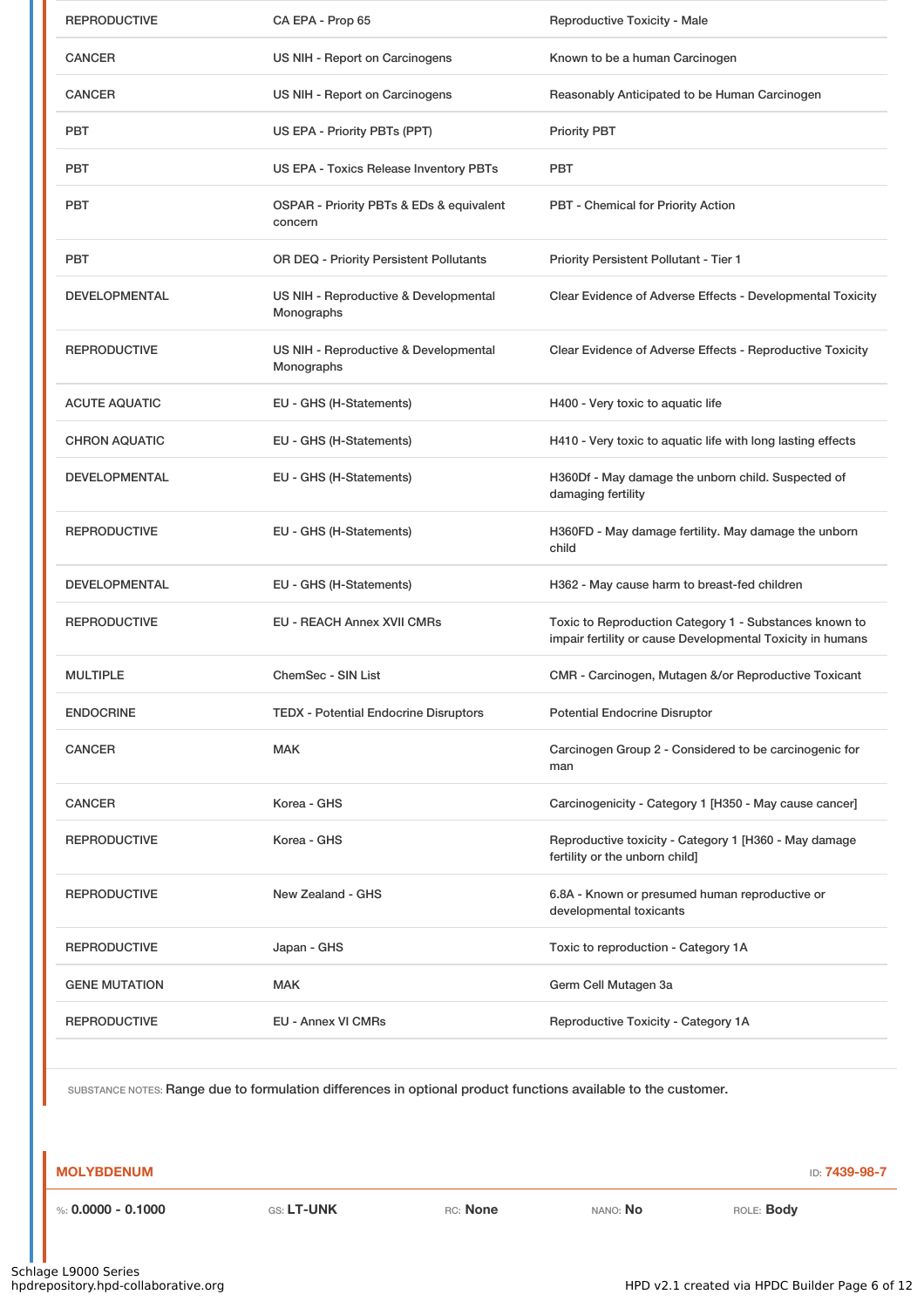HAZARDS: AGENCY(IES) WITH WARNINGS:

None Found Nowarnings found on HPD Priority lists

SUBSTANCE NOTES: Range due to formulation differences in optional product functions available to the customer.

| <b>COBALT(II) SULFATE</b> |                                     |                                      |                                                 | ID: 10124-43-3                                                                                                 |
|---------------------------|-------------------------------------|--------------------------------------|-------------------------------------------------|----------------------------------------------------------------------------------------------------------------|
| %: $0.0000 - 0.1000$      | $GS: LT-1$                          | RC: None                             | NANO: No                                        | ROLE: Body                                                                                                     |
| <b>HAZARDS:</b>           | AGENCY(IES) WITH WARNINGS:          |                                      |                                                 |                                                                                                                |
| <b>RESPIRATORY</b>        | <b>AOEC - Asthmagens</b>            |                                      | Asthmagen (G) - generally accepted              |                                                                                                                |
| <b>CANCER</b>             | CA EPA - Prop 65                    |                                      | Carcinogen                                      |                                                                                                                |
| <b>CANCER</b>             | US NIH - Report on Carcinogens      |                                      |                                                 | Reasonably Anticipated to be Human Carcinogen                                                                  |
| <b>CANCER</b>             | <b>EU - SVHC Authorisation List</b> |                                      | Carcinogenic - Prioritized for listing          |                                                                                                                |
| <b>REPRODUCTIVE</b>       | <b>EU - SVHC Authorisation List</b> |                                      | Toxic to reproduction - Prioritized for listing |                                                                                                                |
| <b>CHRON AQUATIC</b>      | EU - GHS (H-Statements)             |                                      |                                                 | H410 - Very toxic to aquatic life with long lasting effects                                                    |
| <b>ACUTE AQUATIC</b>      | EU - GHS (H-Statements)             |                                      | H400 - Very toxic to aquatic life $M = 10$      |                                                                                                                |
| <b>SKIN SENSITIZE</b>     | EU - GHS (H-Statements)             |                                      | H317 - May cause an allergic skin reaction      |                                                                                                                |
| <b>RESPIRATORY</b>        | EU - GHS (H-Statements)             |                                      | difficulties if inhaled                         | H334 - May cause allergy or asthma symptoms or breathing                                                       |
| <b>GENE MUTATION</b>      | EU - GHS (H-Statements)             |                                      |                                                 | H341 - Suspected of causing genetic defects                                                                    |
| <b>CANCER</b>             | EU - GHS (H-Statements)             |                                      | H350i - May cause cancer by inhalation          |                                                                                                                |
| <b>REPRODUCTIVE</b>       |                                     | EU - GHS (H-Statements)              |                                                 | H360F - May damage fertility                                                                                   |
| <b>CANCER</b>             | EU - REACH Annex XVII CMRs          |                                      | regarded as if they are Carcinogenic to man     | Carcinogen Category 2 - Substances which should be                                                             |
| <b>REPRODUCTIVE</b>       | <b>EU - REACH Annex XVII CMRs</b>   |                                      | Developmental Toxicity in humans                | Toxic to Reproduction Category 2 - Substances which<br>should be regarded as if they impair fertility or cause |
| <b>MULTIPLE</b>           | ChemSec - SIN List                  |                                      |                                                 | CMR - Carcinogen, Mutagen &/or Reproductive Toxicant                                                           |
| <b>MULTIPLE</b>           | Waters                              | German FEA - Substances Hazardous to | Class 3 - Severe Hazard to Waters               |                                                                                                                |
| <b>CANCER</b>             | <b>MAK</b>                          |                                      | man                                             | Carcinogen Group 2 - Considered to be carcinogenic for                                                         |
| <b>RESPIRATORY</b>        | <b>MAK</b>                          |                                      | sensitization                                   | Sensitizing Substance Sah - Danger of airway & skin                                                            |
| <b>CANCER</b>             | <b>EU - Annex VI CMRs</b>           |                                      | animal evidence                                 | Carcinogen Category 1B - Presumed Carcinogen based on                                                          |
| <b>GENE MUTATION</b>      | <b>MAK</b>                          |                                      | Germ Cell Mutagen 3a                            |                                                                                                                |
| <b>REPRODUCTIVE</b>       | <b>EU - Annex VI CMRs</b>           |                                      | Reproductive Toxicity - Category 1B             |                                                                                                                |
| <b>CANCER</b>             | Australia - GHS                     |                                      | H350 - May cause cancer                         |                                                                                                                |
| <b>REPRODUCTIVE</b>       | Australia - GHS                     |                                      | H360F - May damage fertility                    |                                                                                                                |

÷,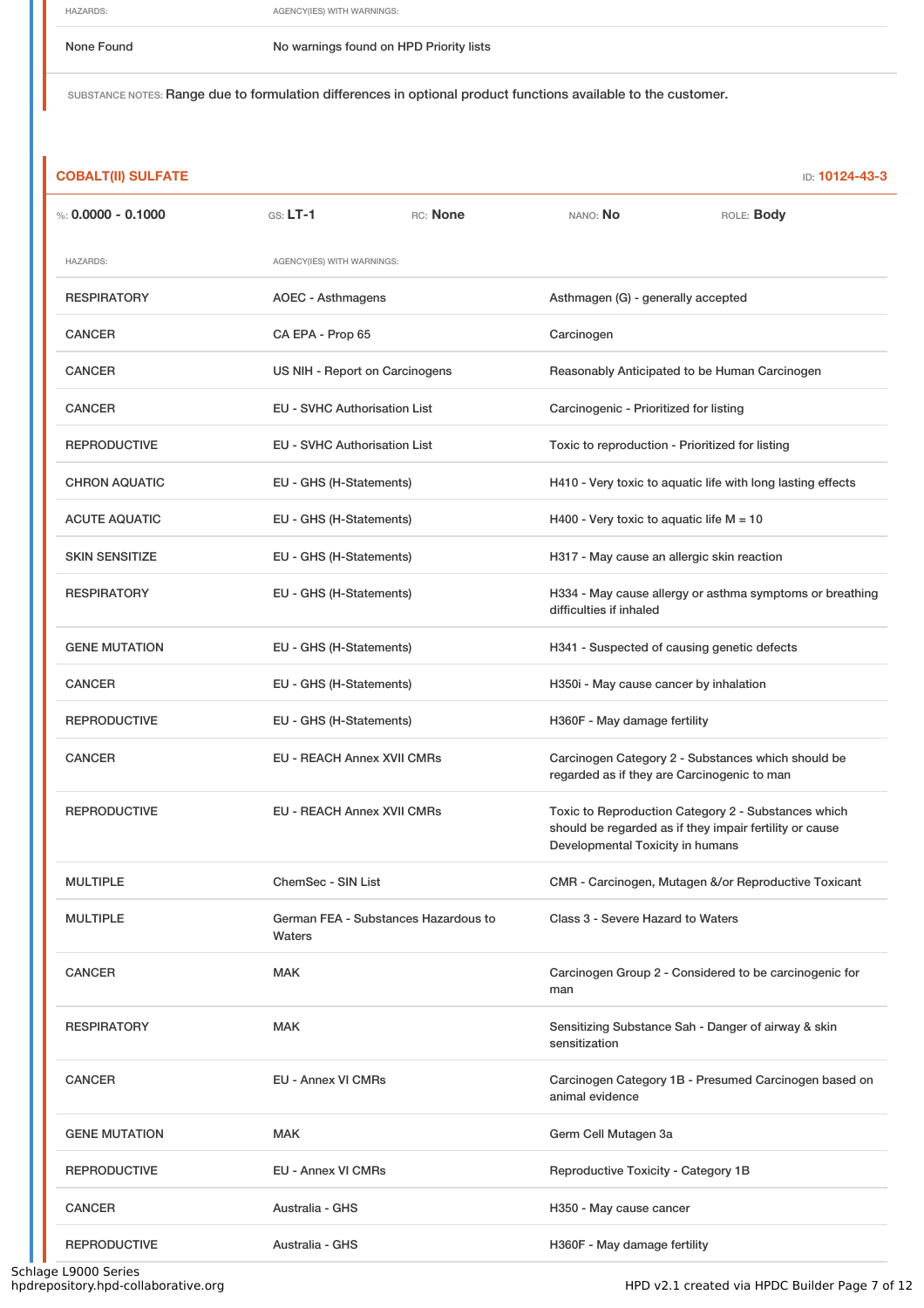| <b>ALUMINUM</b>            |                                              |         |                                      | ID: 7429-90-5                                          |
|----------------------------|----------------------------------------------|---------|--------------------------------------|--------------------------------------------------------|
| %: 0.0000 - 0.1000         | $G.S.$ LT-P1                                 | RC: UNK | NANO: No                             | ROLE: Body                                             |
| <b>HAZARDS:</b>            | AGENCY(IES) WITH WARNINGS:                   |         |                                      |                                                        |
| <b>RESPIRATORY</b>         | AOEC - Asthmagens                            |         | only                                 | Asthmagen (ARs) - sensitizer-induced - inhalable forms |
| <b>ENDOCRINE</b>           | <b>TEDX - Potential Endocrine Disruptors</b> |         | <b>Potential Endocrine Disruptor</b> |                                                        |
| PHYSICAL HAZARD (REACTIVE) | EU - GHS (H-Statements)                      |         | H <sub>228</sub> - Flammable solid   |                                                        |
| PHYSICAL HAZARD (REACTIVE) | EU - GHS (H-Statements)                      |         |                                      | H250 - Catches fire spontaneously if exposed to air    |
| PHYSICAL HAZARD (REACTIVE) | EU - GHS (H-Statements)                      |         |                                      | H261 - In contact with water releases flammable gases  |
|                            |                                              |         |                                      |                                                        |

SUBSTANCE NOTES: This substance is part of the steel alloy matrix. Due to the commodity nature of steel, the status of recycled content is unknown. Range due to formulation differences in optional product functions available to the customer.

| <b>CARBON</b>      |                                         |         |          | ID: <b>7440-44-0</b> |
|--------------------|-----------------------------------------|---------|----------|----------------------|
| %: 0.0000 - 0.2500 | <b>GS: LT-UNK</b>                       | RC: UNK | NANO: No | ROLE: <b>Body</b>    |
| <b>HAZARDS:</b>    | AGENCY(IES) WITH WARNINGS:              |         |          |                      |
| None Found         | No warnings found on HPD Priority lists |         |          |                      |

SUBSTANCE NOTES: This substance is part of the steel alloy matrix. Due to the commodity nature of steel, the status of recycled content is unknown. Range due to formulation differences in optional product functions available to the customer.

| <b>SILICON</b>       |                                         |         |          | ID: 7440-21-3 |  |
|----------------------|-----------------------------------------|---------|----------|---------------|--|
| %: $0.0000 - 0.5000$ | <b>GS: LT-UNK</b>                       | RC: UNK | NANO: No | ROLE: Body    |  |
| <b>HAZARDS:</b>      | AGENCY(IES) WITH WARNINGS:              |         |          |               |  |
| None Found           | No warnings found on HPD Priority lists |         |          |               |  |

SUBSTANCE NOTES: This substance is part of the steel alloy matrix. Due to the commodity nature of steel, the status of recycled content is unknown. Range due to formulation differences in optional product functions available to the customer.

| <b>NITRIC ACID</b>     |                            |          |                 | ID: 7697-37-2                                  |
|------------------------|----------------------------|----------|-----------------|------------------------------------------------|
| %: 0.0000 - 0.0200     | $GS: LT-P1$                | RC: None | NANO: <b>No</b> | ROLE: Finish                                   |
| <b>HAZARDS:</b>        | AGENCY(IES) WITH WARNINGS: |          |                 |                                                |
| <b>SKIN IRRITATION</b> | EU - GHS (H-Statements)    |          |                 | H314 - Causes severe skin burns and eye damage |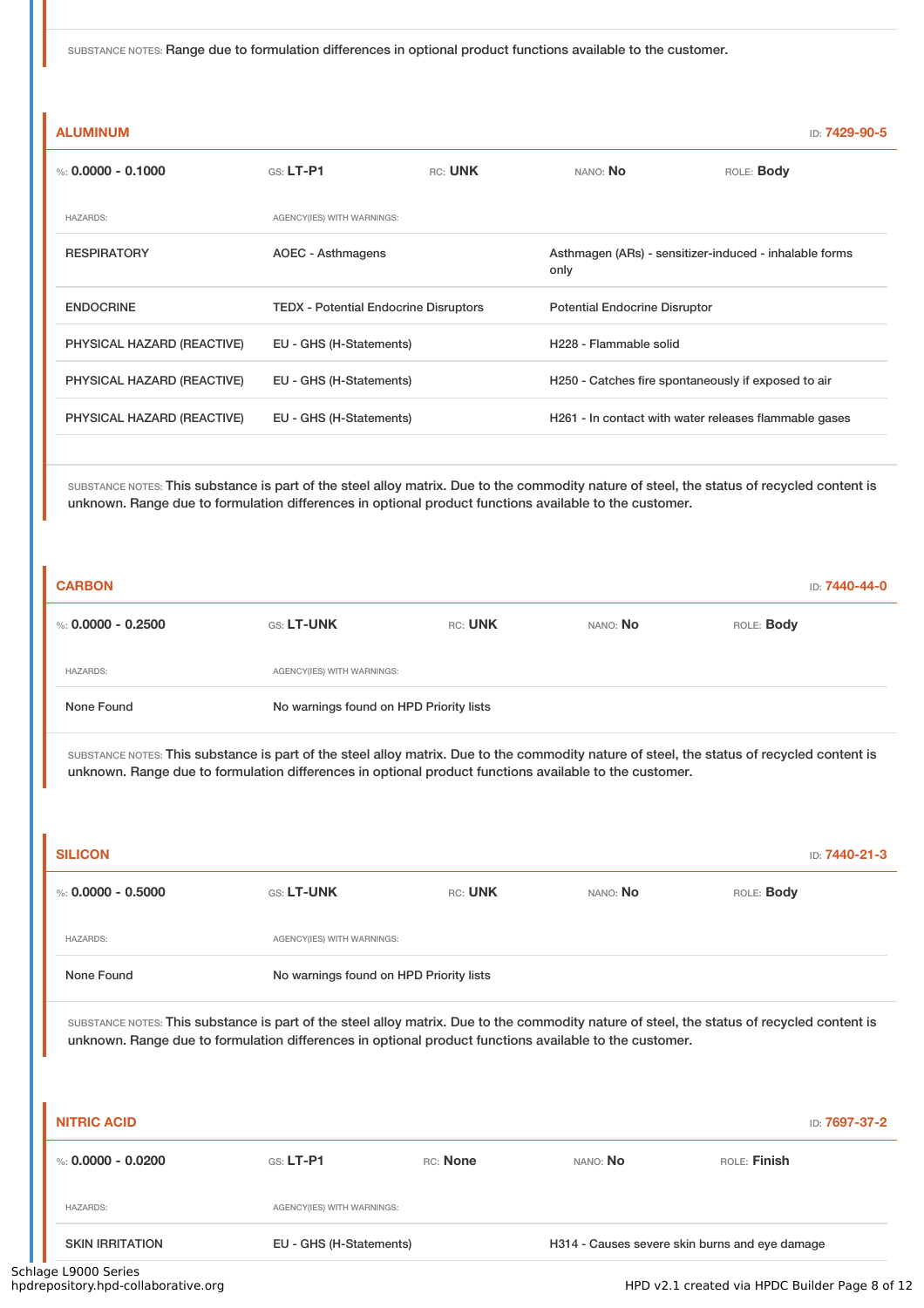| <b>MAMMALIAN</b>           | US EPA - EPCRA Extremely Hazardous<br>Substances | <b>Extremely Hazardous Substances</b>               |
|----------------------------|--------------------------------------------------|-----------------------------------------------------|
| PHYSICAL HAZARD (REACTIVE) | EU - GHS (H-Statements)                          | H272 - May intensify fire; oxidiser                 |
| PHYSICAL HAZARD (REACTIVE) | Korea - GHS                                      | H271 - May cause fire or explosion; strong oxidizer |
|                            |                                                  |                                                     |

| UNDECANOIC ACID, 11-AMINO-, HOMOPOLYMER |                            |                                         | ID: 25587-80-8  |                        |  |
|-----------------------------------------|----------------------------|-----------------------------------------|-----------------|------------------------|--|
| %: 0.0000 - 0.0200                      | <b>GS: LT-UNK</b>          | RC: None                                | nano: <b>No</b> | ROLE: Lubricant Powder |  |
| <b>HAZARDS:</b>                         | AGENCY(IES) WITH WARNINGS: |                                         |                 |                        |  |
| None Found                              |                            | No warnings found on HPD Priority lists |                 |                        |  |

SUBSTANCE NOTES: Range due to formulation differences in optional product functions available to the customer.

| 1,3,5-TRIOXANE, POLYMER WITH 1,3-DIOXOLANE |                                         |          |          | ID: 24969-26-4     |
|--------------------------------------------|-----------------------------------------|----------|----------|--------------------|
| %: 0.0000 - 0.0300                         | <b>GS: LT-UNK</b>                       | RC: None | NANO: No | ROLE: Plastic Part |
| <b>HAZARDS:</b>                            | AGENCY(IES) WITH WARNINGS:              |          |          |                    |
| None Found                                 | No warnings found on HPD Priority lists |          |          |                    |

SUBSTANCE NOTES: Range due to formulation differences in optional product functions available to the customer.

| <b>POLYPROPYLENE</b> |                                         |          |                 |                    | ID: 9003-07-0 |  |
|----------------------|-----------------------------------------|----------|-----------------|--------------------|---------------|--|
| %: $0.0000 - 1.0000$ | <b>GS: LT-UNK</b>                       | RC: None | NANO: <b>No</b> | ROLE: Plastic Part |               |  |
| <b>HAZARDS:</b>      | AGENCY(IES) WITH WARNINGS:              |          |                 |                    |               |  |
| None Found           | No warnings found on HPD Priority lists |          |                 |                    |               |  |
|                      |                                         |          |                 |                    |               |  |

SUBSTANCE NOTES: Range due to formulation differences in optional product functions available to the customer.

| <b>CHROMIUM HYDROXIDE SULPHATE</b> |                                                |          | ID: 12336-95-7                                          |               |
|------------------------------------|------------------------------------------------|----------|---------------------------------------------------------|---------------|
| %: 0.0000 - 0.0300                 | $GS: LT-P1$                                    | RC: None | NANO: No                                                | ROLE: Plating |
| <b>HAZARDS:</b>                    | AGENCY(IES) WITH WARNINGS:                     |          |                                                         |               |
| <b>MULTIPLE</b>                    | German FEA - Substances Hazardous to<br>Waters |          | Class 2 - Hazard to Waters                              |               |
| <b>SKIN SENSITIZE</b>              | <b>MAK</b>                                     |          | Sensitizing Substance Sh - Danger of skin sensitization |               |

SUBSTANCE NOTES: Range due to formulation differences in optional product functions available to the customer.

Schlage L9000 Series<br>hpdrepository.hpd-collaborative.org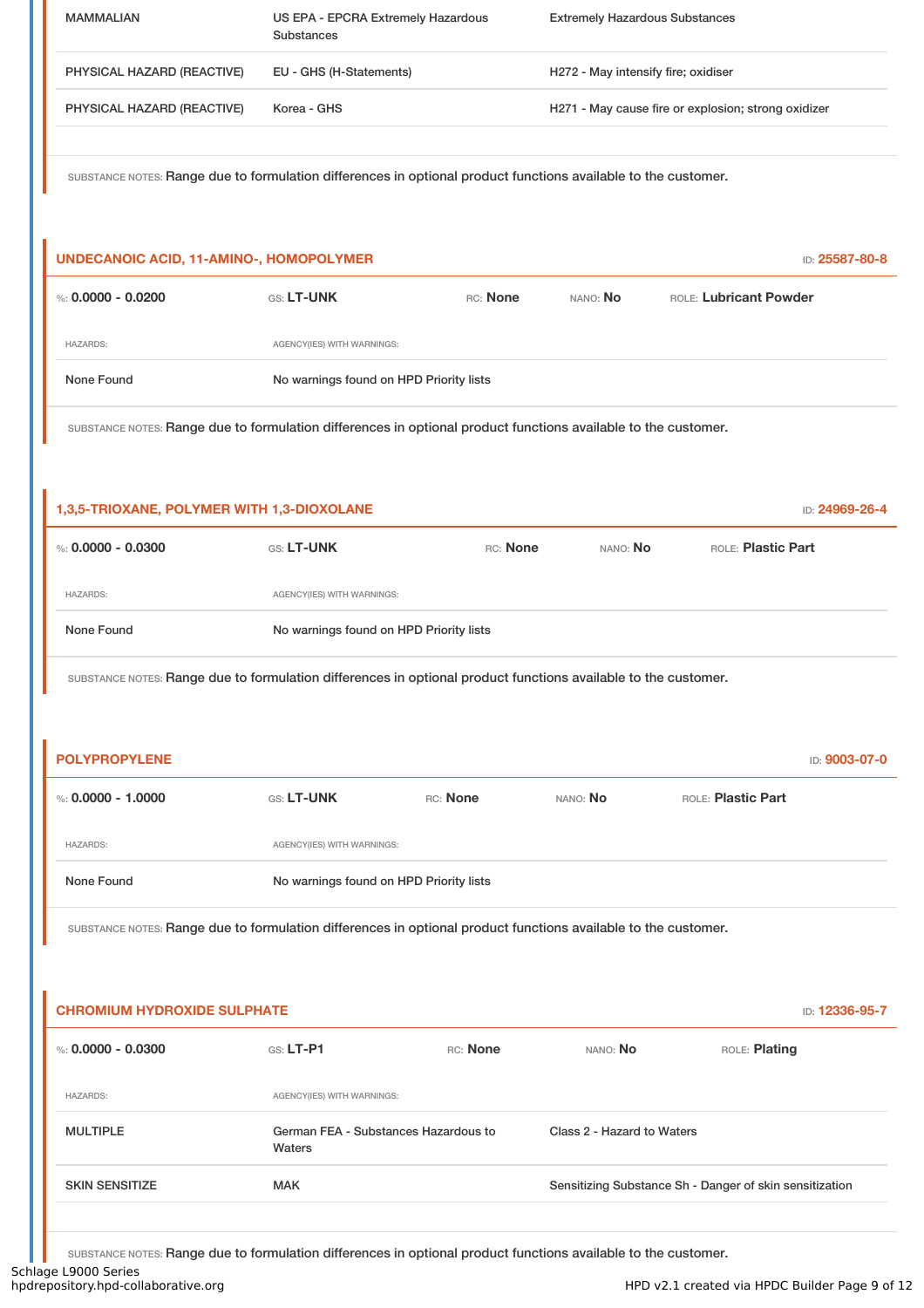п

| %: 0.0000 - 0.5000 | $GS:$ BM-4                              | RC: None | NANO: No | ROLE: <b>Plating</b> |  |
|--------------------|-----------------------------------------|----------|----------|----------------------|--|
| <b>HAZARDS:</b>    | AGENCY(IES) WITH WARNINGS:              |          |          |                      |  |
| None Found         | No warnings found on HPD Priority lists |          |          |                      |  |
|                    |                                         |          |          |                      |  |

SUBSTANCE NOTES: Range due to formulation differences in optional product functions available to the customer.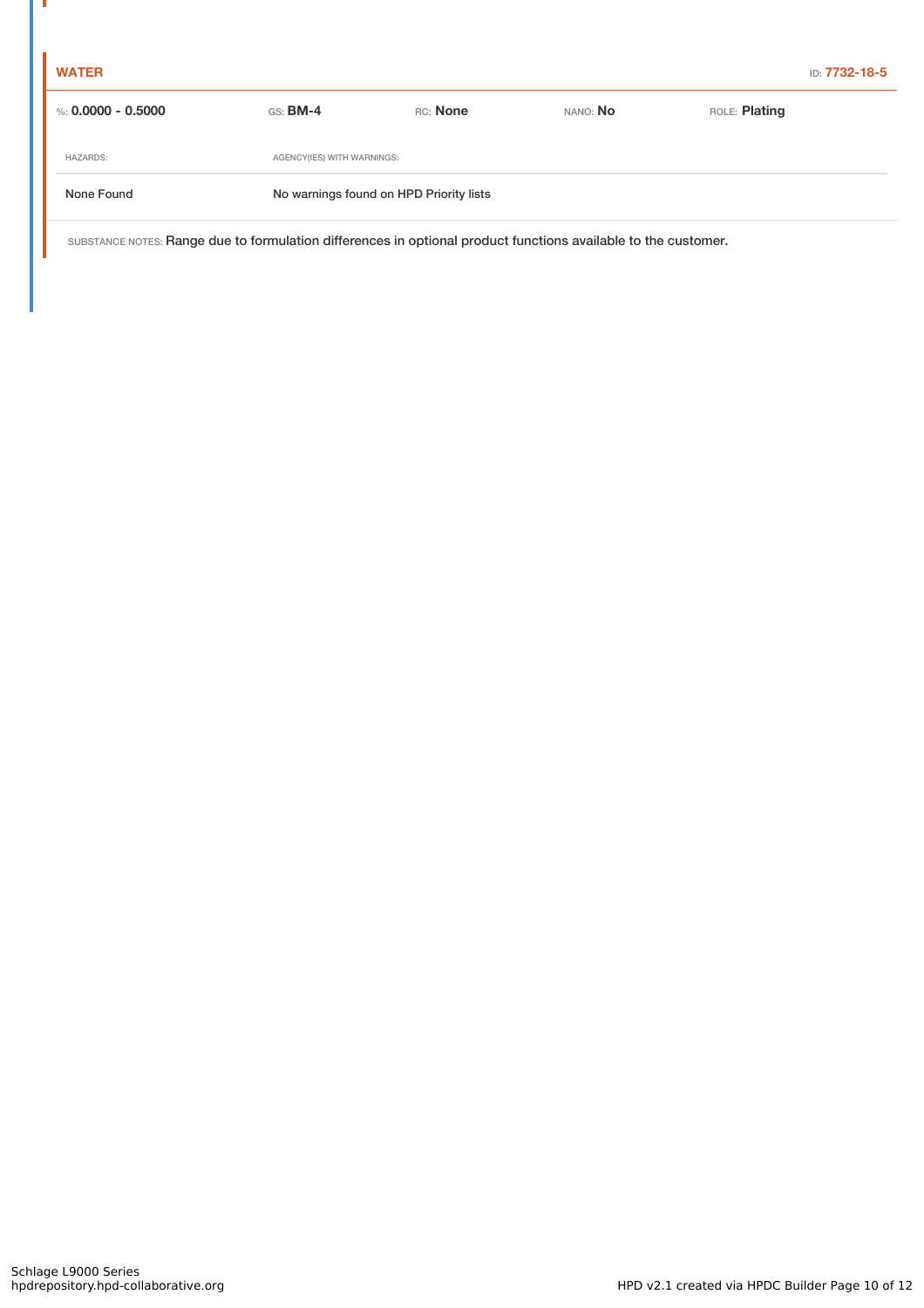This section lists applicable certification and standards compliance information for VOC emissions and VOC content. Other types of *health or environmental performance testing or certifications completed for the product may be provided.*

# **H** Section 4: Accessories

This section lists related products or materials that the manufacturer requires or recommends for installation (such as adhesives or fasteners), maintenance, cleaning, or operations. For information relating to the contents of these related products, refer to their *applicable Health Product Declarations, if available.*

No accessories are required for this product.

# **Section 5: General Notes**

This HPD is representative of the Schlage L9000 series. Specifically, it covers the following products: L9010, L9040, L9050, L9070, L9080, L9453. These variations are due to minor differences in parts, and/or configurations of those parts, which result is slightly different lock functions. These minor differences were evaluated for this HPD.